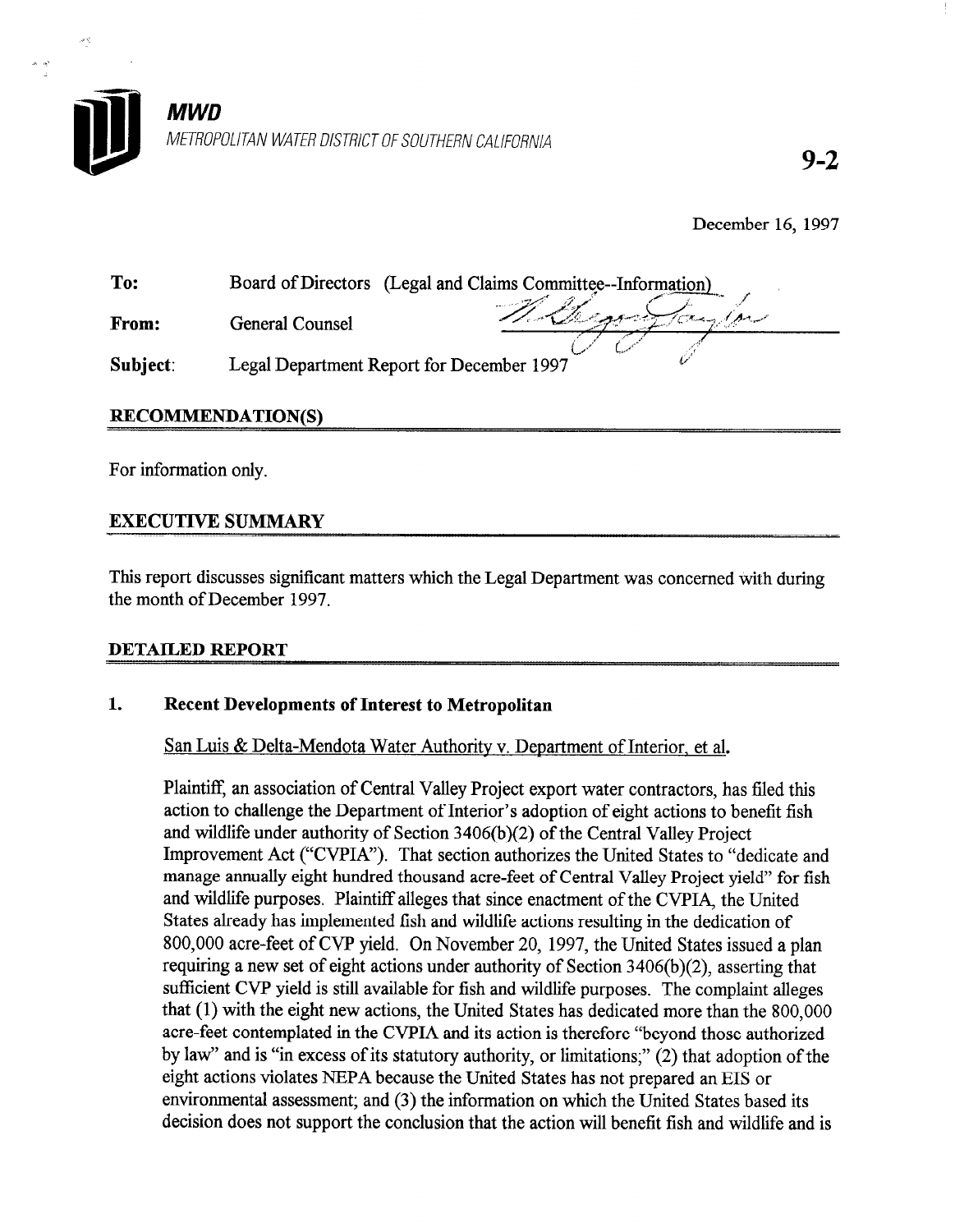therefore "arbitrary, capricious, an abuse of discretion, and is not in accordance with law, and is without factual basis." The complaint seeks a temporary, preliminary and permanent injunction prohibiting the United States' implementation of the eight actions. We are reviewing the complaint to determine what, if any, role Metropolitan should attempt to take in the litigation.

### New District Headauarters Site

Construction of the new facility is on schedule for completion in November 1998 and within budget. Work has begun on the roof of the five-story wing and ninth floor of the twelve-story high-rise tower building. The work completed to date represents approximately 60% of the project. Approximately \$74 million has been expended (including land costs) or about 55% of the approved budget.

### San Diego Aqueduct Transfer

The Department has been providing support and legal advice in the transfer of the ownership of the northern portion of the San Diego Aqueduct from the United States of America Bureau of Reclamation ("Bureau") through the San Diego County Water Authority to Metropolitan. Assistance required preparation and review of a number of documents including a transfer agreement, quitclaim deeds, and a Board letter. With the Board action in October 1997 and execution by the Bureau , Metropolitan now owns a facility that it has been subleasing, operating and maintaining since the 1940s.

# 2. Litigation to Which Metropolitan is a Party

# Southwest Center for Biological Diversity v. USBR

The Ninth Circuit Court of Appeal has denied plaintiff's motion for expedited oral argument or, in the alternative, injunctive relief pending resolution of the appeal of this case. An appeal is pending in the Ninth Circuit from the Arizona District Court's decision denying plaintiff's request to require the Bureau of Reclamation to lower Lake Mead to protect habitat of the southwestern willow flycatcher and to invalidate United States Fish Service's Biological Opinion for the Bureau of Reclamation's water and power operations on the Lower Colorado River. In November, 1997, alleging that the passage of time pending appeal is destroying the habitat at issue in this case, plaintiff requested the Ninth Circuit to give it a priority hearing date and, if that was not possible, to order the Bureau to maintain Lake Mead at its current level. The United States, Metropolitan and other interested Colorado River contractors and the seven Lower Basin states opposed the motion. The Court denied the relief requested on December 10, 1997. The matter is fully briefed and it is expected that oral argument will be scheduled in late winter, 1998.

# MWD v. All Persons Interested (Wheeling Rates Validation Action]

On December 9, 1997, Metropolitan filed its proposed order on the issues tried in November, as requested by the judge. These issues were whether Metropolitan (i) may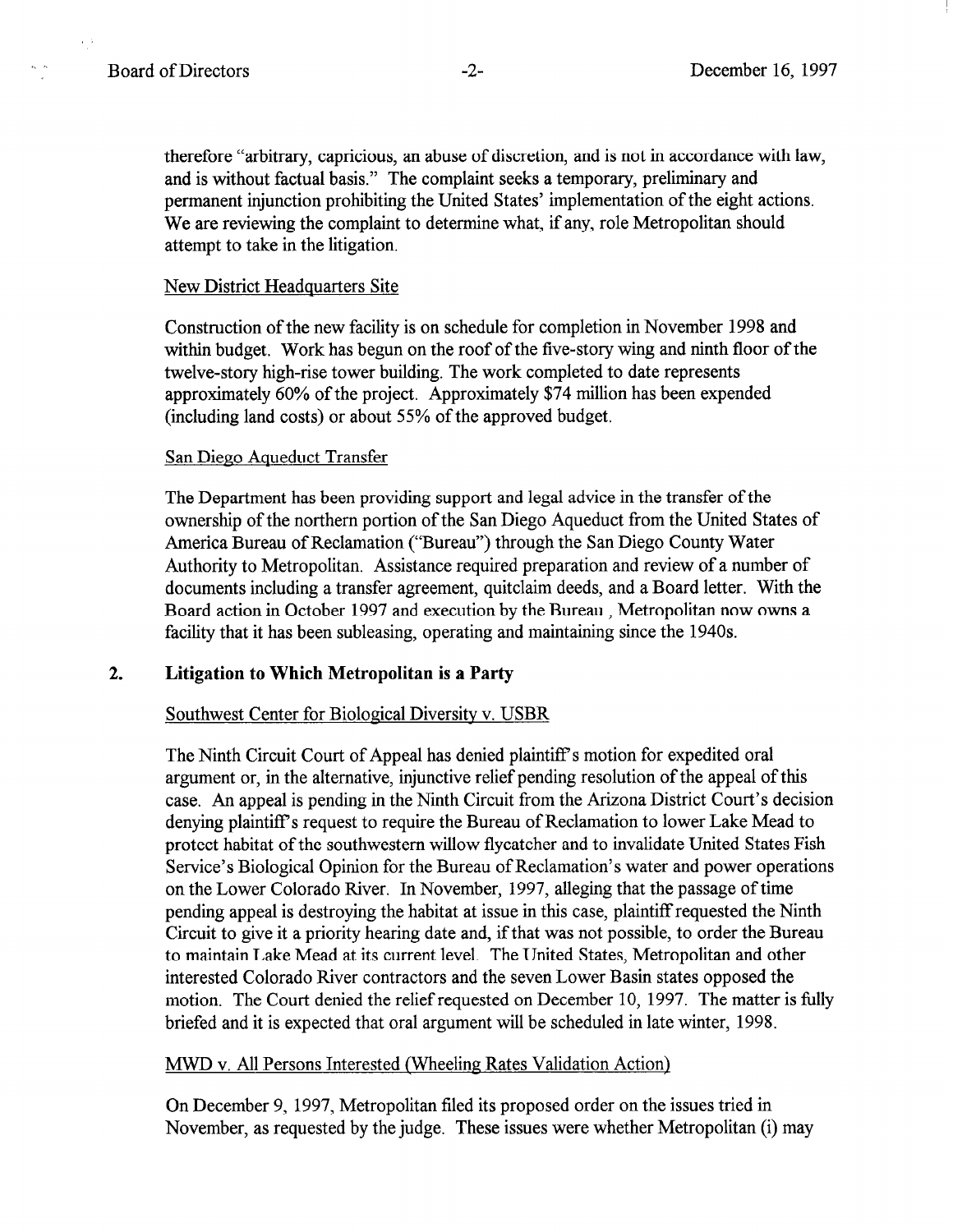$\kappa_{\rm F}=\kappa_{\rm K}$  .  $\bar{\Delta}$ 

set "postage stamp" wheeling rates in advance of any particular wheeling transaction and (ii) may include system-wide costs in calculating its wheeling rates.

Metropolitan also received a form of proposed order submitted collectively by the San Diego County Water Authority, Imperial Irrigation District, Cadiz Land Company, Inyo-Mono County Farm Bureau, Chemehuevi Indian Tribe, Quechan Indian Tribe and Center for Public Interest Law. Each side has ten days from the filing of the proposed orders to file objections to the other side's proposal. Thus, it is expected that the court will issue it decision on these issues some time after December 19, 1997.

#### Metropolitan Water District v. San Bernardino Valley Municipal Water District et al.

The parties have executed a stipulation under which Metropolitan has refiled this case in Sacramento Superior Court after dismissing it in Los Angeles Superior Court. This step was taken because San Bernardino Valley Municipal Water District ("San Bernardino Valley") objected to the filing in Los Angeles County. Given this objection, it was probable under existing venue rules, that San Bernardino Valley would be successful in a motion to have the case moved. The parties have agreed that the case will continue to be considered as having been filed on the September 30, 1997 date of the Los Angeles filing. The discovery phase of the case has commenced and we have already received a response to a document production request made upon Santa Margarita Water District. The Department of Water Resources will also be filing its own complaint in support of Metropolitan's position. Santa Margarita Water District is no longer a defendant because it has executed a stipulation with Metropolitan agreeing to comply with any court order relating to service of State Project water into the service area.

#### Van't Hof v. Metropolitan. et al.

The Court of Appeal affirmed the trial court's judgment of nonsuit and order of dismissal, in an unpublished opinion, on September 17, 1997.

Van't Hof, a former Metropolitan employee, filed this action in July, 1997. With disciplinary action pending, he alleged that on December 16, 1982, a plastic light cover fell on him and caused him injury. Van't Hof applied for and was granted a disability retirement from PERS, based on these alleged injuries, but Metropolitan contested this award. This case arose from Van't Hof's belief that Metropolitan's challenge to the PERS award was illegal. The State of California is a co-defendant in the case.

This case proceeded to trial on June 12, 1995. After Van't Hof's opening statement, Metropolitan's Motion for Nonsuit was granted by Superior Court Judge Robert J. Higa. Subsequent to the Court of Appeal's decision, Van't Hof's Motion for Rehearing was denied and on October 28, 1997, he petitioned for Supreme Court review. Said Petition is pending.

Anibal Castillo v. Metropolitan. et al.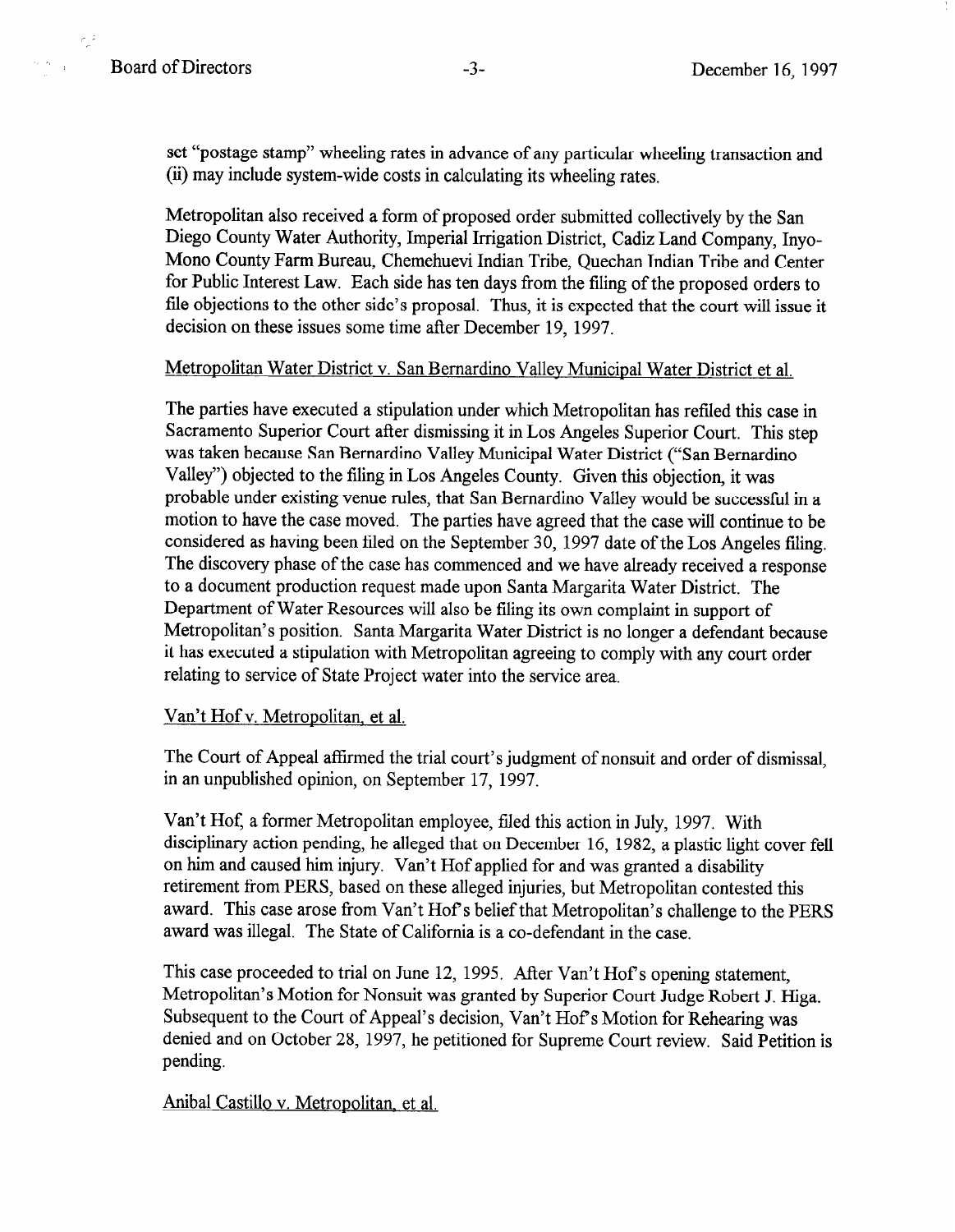$\hat{\vec{z}}$ 

On December 4, 1997, Presiding Judge Mel Red Recana dismissed this case due to Castillo's failure to complete judicial arbitration and/or comply with delay reduction rules. Castillo allegedly sustained moderate personal injuries in an April 26, 1994, collision between a Metropolitan pick-up truck and Castillo's at an intersection.

Cynthia Aurthur v. David J. Fuller, et al.

On March 4, 1996, a Metropolitan employee was involved in a three-car, chain reaction, rear-end accident. Aurthur was in the car rear ended by the Metropolitan car. Aurthur incurred \$1,995.00 in medical bills and paid \$703.34 to repair her car. The matter was settled for \$5,352.50.

### Kiewit Pacific Co. v. Metropolitan Water District

Kiewit Pacific Co. performed the excavation work for the west Dam at the Eastside Reservoir Project. Kiewit filed a claim for approximately \$1.6 million alleging "differing site conditions in the form of "soft ground" which Kiewit alleges impaired their ability to complete the work. The claim was denied. After appeal to the General Manager the claim was again denied. In November, 1997 Kiewit filed a complaint with the same allegations. The General Counsel has engaged the firm of Gibbs, Giden, Locher & Acret LLP ("Special Counsel") to assist in defense of this litigation. An answer to the complaint was filed on December 4 and Special Counsel has initiated discovery on behalf of Metropolitan.

# 3. Resource Matters

# California Electric Industrv Restructuring

The pace of activity has accelerated as California's electric utility industry is on the eve of commencement of restructuring on January 1, 1998. On December 1, 1997, Metropolitan filed at the Federal Energy Regulatory Commission a Request for Rehearing of the Commission's October 30, 1997 order conditionally authorizing commencement of operations of an Independent System Operator and Power Exchange. Such a filing preserves issues raised therein for subsequent consideration by the Court of Appeal, although Metropolitan does not anticipate that FERC will issue a final order in the IS0 and PX dockets before 1999.

Metropolitan submitted four filings at FERC on December 4 on the following matters: the proposed changes to the IS0 and PX tariffs and the newly revised IS0 and PX Staging Plans; Pacific Gas and Electric's ("PG&E") filing to pass along to existing generation contract customers its PX costs; PG&E's filing to pass along to its transmission contract customers costs of IS0 operations; and Southern California Edison's filing to pass along to its existing contract customers its PX and IS0 costs. FERC is expected to issue an order regarding such filings at its last meeting of the year on December 17. Meanwhile, the IS0 and PX Governing Boards will meet before the end of this month to determine whether each is actually capable of commencing operations on January 1.